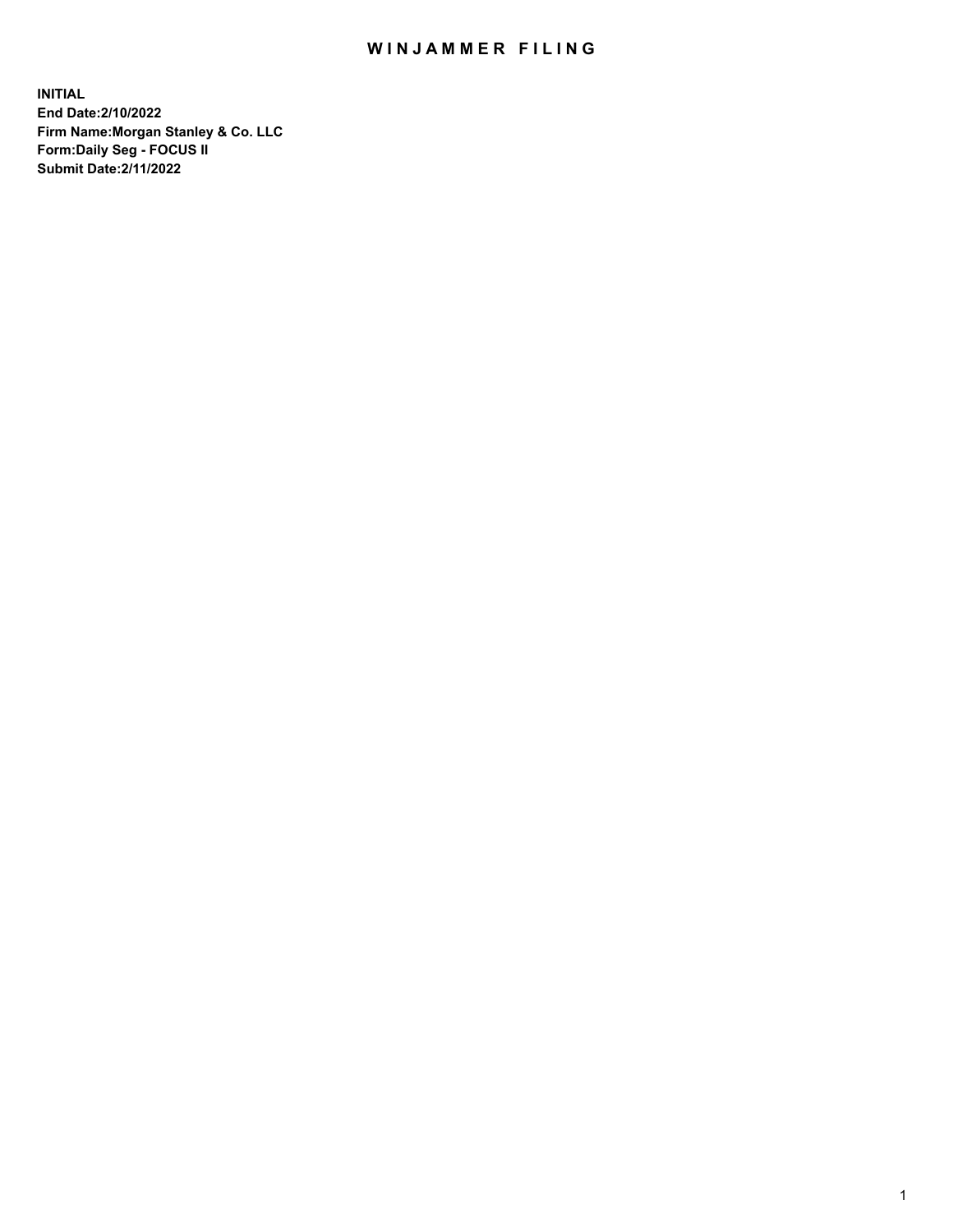**INITIAL End Date:2/10/2022 Firm Name:Morgan Stanley & Co. LLC Form:Daily Seg - FOCUS II Submit Date:2/11/2022 Daily Segregation - Cover Page**

| Name of Company                                                                                                                                                                                                                                                                                                                | Morgan Stanley & Co. LLC                                |
|--------------------------------------------------------------------------------------------------------------------------------------------------------------------------------------------------------------------------------------------------------------------------------------------------------------------------------|---------------------------------------------------------|
| <b>Contact Name</b>                                                                                                                                                                                                                                                                                                            | <b>Ikram Shah</b>                                       |
| <b>Contact Phone Number</b>                                                                                                                                                                                                                                                                                                    | 212-276-0963                                            |
| <b>Contact Email Address</b>                                                                                                                                                                                                                                                                                                   | Ikram.shah@morganstanley.com                            |
| FCM's Customer Segregated Funds Residual Interest Target (choose one):<br>a. Minimum dollar amount: ; or<br>b. Minimum percentage of customer segregated funds required:% ; or<br>c. Dollar amount range between: and; or<br>d. Percentage range of customer segregated funds required between:% and%.                         | 235,000,000<br><u>0</u><br><u>00</u><br><u>00</u>       |
| FCM's Customer Secured Amount Funds Residual Interest Target (choose one):<br>a. Minimum dollar amount: ; or<br>b. Minimum percentage of customer secured funds required:%; or<br>c. Dollar amount range between: and; or<br>d. Percentage range of customer secured funds required between:% and%.                            | 140,000,000<br><u>0</u><br><u>0 0</u><br>0 <sub>0</sub> |
| FCM's Cleared Swaps Customer Collateral Residual Interest Target (choose one):<br>a. Minimum dollar amount: ; or<br>b. Minimum percentage of cleared swaps customer collateral required:% ; or<br>c. Dollar amount range between: and; or<br>d. Percentage range of cleared swaps customer collateral required between:% and%. | 92,000,000<br><u>0</u><br><u>00</u><br>00               |

Attach supporting documents CH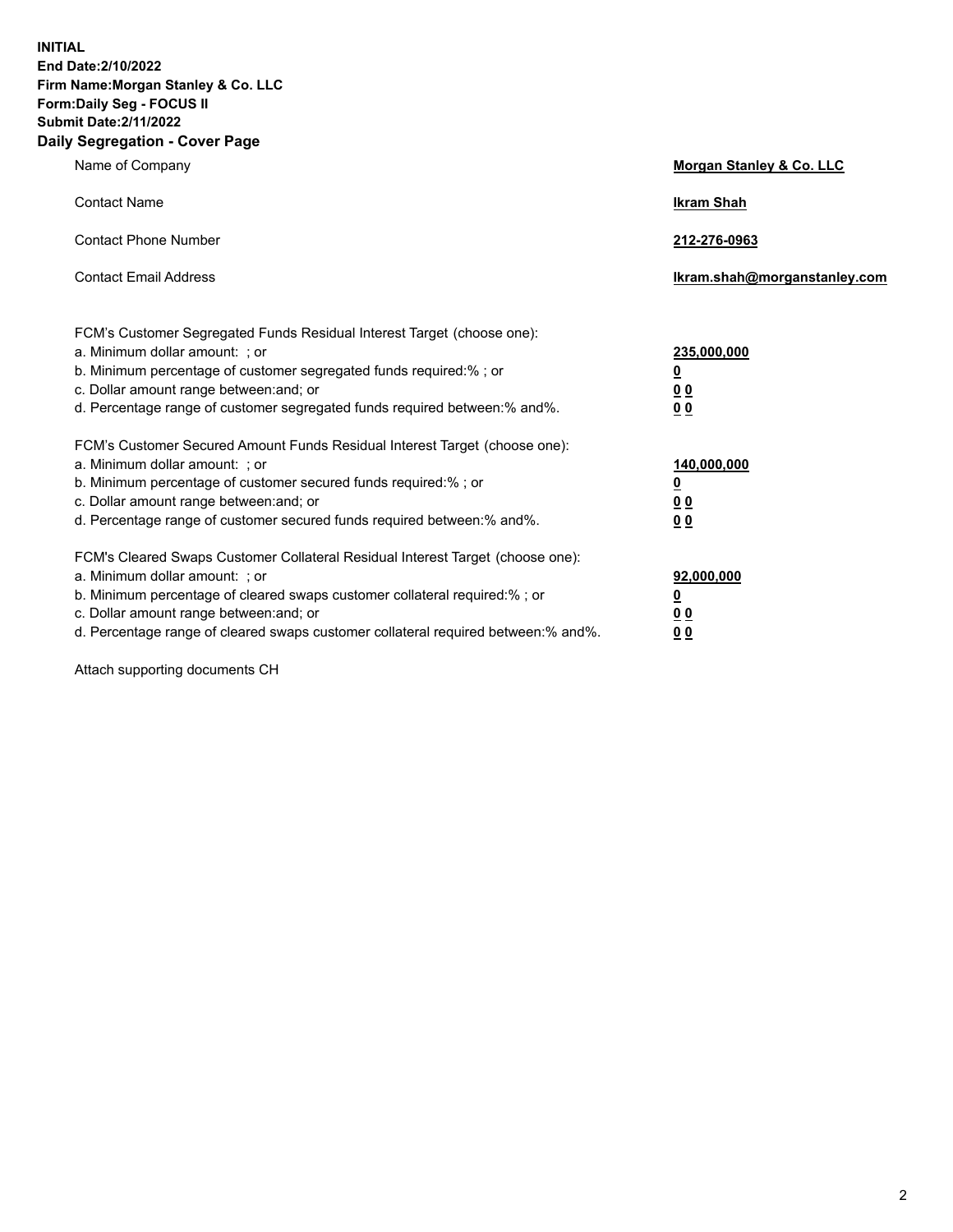## **INITIAL End Date:2/10/2022 Firm Name:Morgan Stanley & Co. LLC Form:Daily Seg - FOCUS II Submit Date:2/11/2022 Daily Segregation - Secured Amounts**

Foreign Futures and Foreign Options Secured Amounts Amount required to be set aside pursuant to law, rule or regulation of a foreign government or a rule of a self-regulatory organization authorized thereunder 1. Net ledger balance - Foreign Futures and Foreign Option Trading - All Customers A. Cash **5,038,937,096** [7315] B. Securities (at market) **2,078,378,929** [7317] 2. Net unrealized profit (loss) in open futures contracts traded on a foreign board of trade **1,305,150,641** [7325] 3. Exchange traded options a. Market value of open option contracts purchased on a foreign board of trade **57,282,817** [7335] b. Market value of open contracts granted (sold) on a foreign board of trade **-34,552,598** [7337] 4. Net equity (deficit) (add lines 1. 2. and 3.) **8,445,196,885** [7345] 5. Account liquidating to a deficit and account with a debit balances - gross amount **48,040,532** [7351] Less: amount offset by customer owned securities **-44,622,073** [7352] **3,418,459** 6. Amount required to be set aside as the secured amount - Net Liquidating Equity Method (add lines 4 and 5) 7. Greater of amount required to be set aside pursuant to foreign jurisdiction (above) or line 6. FUNDS DEPOSITED IN SEPARATE REGULATION 30.7 ACCOUNTS 1. Cash in banks A. Banks located in the United States **240,263,480** [7500] B. Other banks qualified under Regulation 30.7 **420,908,276** [7520] **661,171,756**

- 2. Securities
	- A. In safekeeping with banks located in the United States **802,310,587** [7540]
	- B. In safekeeping with other banks qualified under Regulation 30.7 **106,417,281** [7560] **908,727,868**
- 3. Equities with registered futures commission merchants
	-
	- B. Securities **0** [7590]
	- C. Unrealized gain (loss) on open futures contracts **2,487,816** [7600]
	- D. Value of long option contracts **0** [7610]
	- E. Value of short option contracts **0** [7615] **10,661,751** [7620]
- 4. Amounts held by clearing organizations of foreign boards of trade
	- A. Cash **0** [7640]
	- B. Securities **0** [7650]
	- C. Amount due to (from) clearing organization daily variation **0** [7660]
	- D. Value of long option contracts **0** [7670]
	- E. Value of short option contracts **0** [7675] **0** [7680]
- 5. Amounts held by members of foreign boards of trade
	-
	-
	- C. Unrealized gain (loss) on open futures contracts **1,302,662,824** [7720]
	- D. Value of long option contracts **57,282,817** [7730]
	- E. Value of short option contracts **-34,552,598** [7735] **7,084,229,855**
- 6. Amounts with other depositories designated by a foreign board of trade **0** [7760]
- 7. Segregated funds on hand **0** [7765]
- 8. Total funds in separate section 30.7 accounts **8,664,791,230** [7770]
- 9. Excess (deficiency) Set Aside for Secured Amount (subtract line 7 Secured Statement Page 1 from Line 8)
- 10. Management Target Amount for Excess funds in separate section 30.7 accounts **140,000,000** [7780]
- 11. Excess (deficiency) funds in separate 30.7 accounts over (under) Management Target **76,175,886** [7785]

**0** [7305]

[7354] **8,448,615,344** [7355]

**8,448,615,344** [7360]

[7530]

[7570]

A. Cash **8,173,935** [7580]

 A. Cash **4,589,185,751** [7700] B. Securities **1,169,651,061** [7710] [7740] **216,175,886** [7380]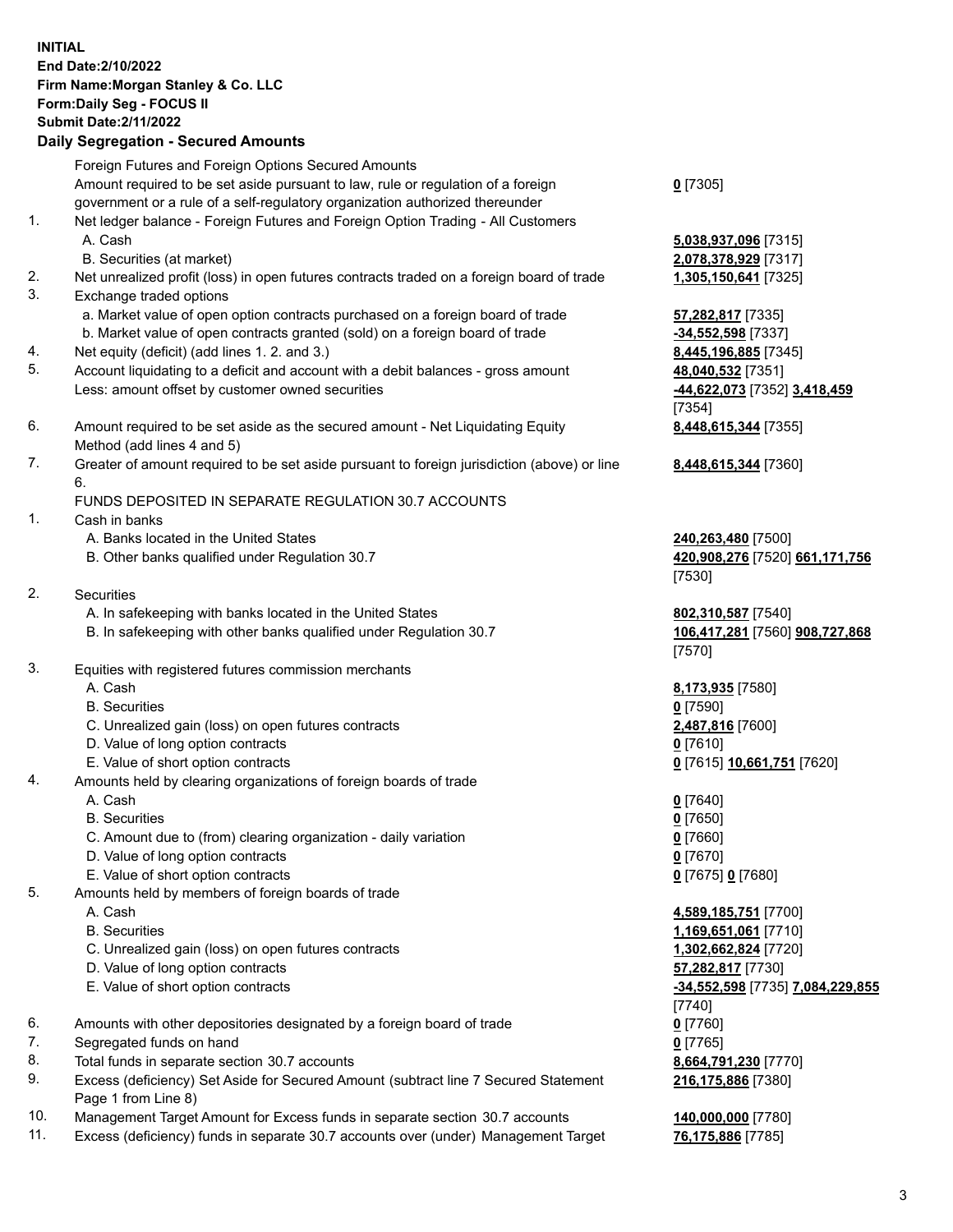**INITIAL End Date:2/10/2022 Firm Name:Morgan Stanley & Co. LLC Form:Daily Seg - FOCUS II Submit Date:2/11/2022 Daily Segregation - Segregation Statement** SEGREGATION REQUIREMENTS(Section 4d(2) of the CEAct) 1. Net ledger balance A. Cash **16,809,690,480** [7010] B. Securities (at market) **7,016,983,936** [7020] 2. Net unrealized profit (loss) in open futures contracts traded on a contract market **-1,564,003,570** [7030] 3. Exchange traded options A. Add market value of open option contracts purchased on a contract market **1,435,728,279** [7032] B. Deduct market value of open option contracts granted (sold) on a contract market **-1,117,666,479** [7033] 4. Net equity (deficit) (add lines 1, 2 and 3) **22,580,732,646** [7040] 5. Accounts liquidating to a deficit and accounts with debit balances - gross amount **957,453,145** [7045] Less: amount offset by customer securities **-953,664,440** [7047] **3,788,705** [7050] 6. Amount required to be segregated (add lines 4 and 5) **22,584,521,351** [7060] FUNDS IN SEGREGATED ACCOUNTS 7. Deposited in segregated funds bank accounts A. Cash **2,398,873,099** [7070] B. Securities representing investments of customers' funds (at market) **0** [7080] C. Securities held for particular customers or option customers in lieu of cash (at market) **2,262,872,155** [7090] 8. Margins on deposit with derivatives clearing organizations of contract markets A. Cash **14,172,940,779** [7100] B. Securities representing investments of customers' funds (at market) **0** [7110] C. Securities held for particular customers or option customers in lieu of cash (at market) **4,599,358,506** [7120] 9. Net settlement from (to) derivatives clearing organizations of contract markets **-862,512,052** [7130] 10. Exchange traded options A. Value of open long option contracts **1,435,728,279** [7132] B. Value of open short option contracts **and the set of our original contracts -1,117,666,479** [7133] 11. Net equities with other FCMs A. Net liquidating equity **5,186,993** [7140] B. Securities representing investments of customers' funds (at market) **0** [7160] C. Securities held for particular customers or option customers in lieu of cash (at market) **0** [7170] 12. Segregated funds on hand **154,753,275** [7150] 13. Total amount in segregation (add lines 7 through 12) **23,049,534,555** [7180] 14. Excess (deficiency) funds in segregation (subtract line 6 from line 13) **465,013,204** [7190] 15. Management Target Amount for Excess funds in segregation **235,000,000** [7194]

16. Excess (deficiency) funds in segregation over (under) Management Target Amount Excess

**230,013,204** [7198]